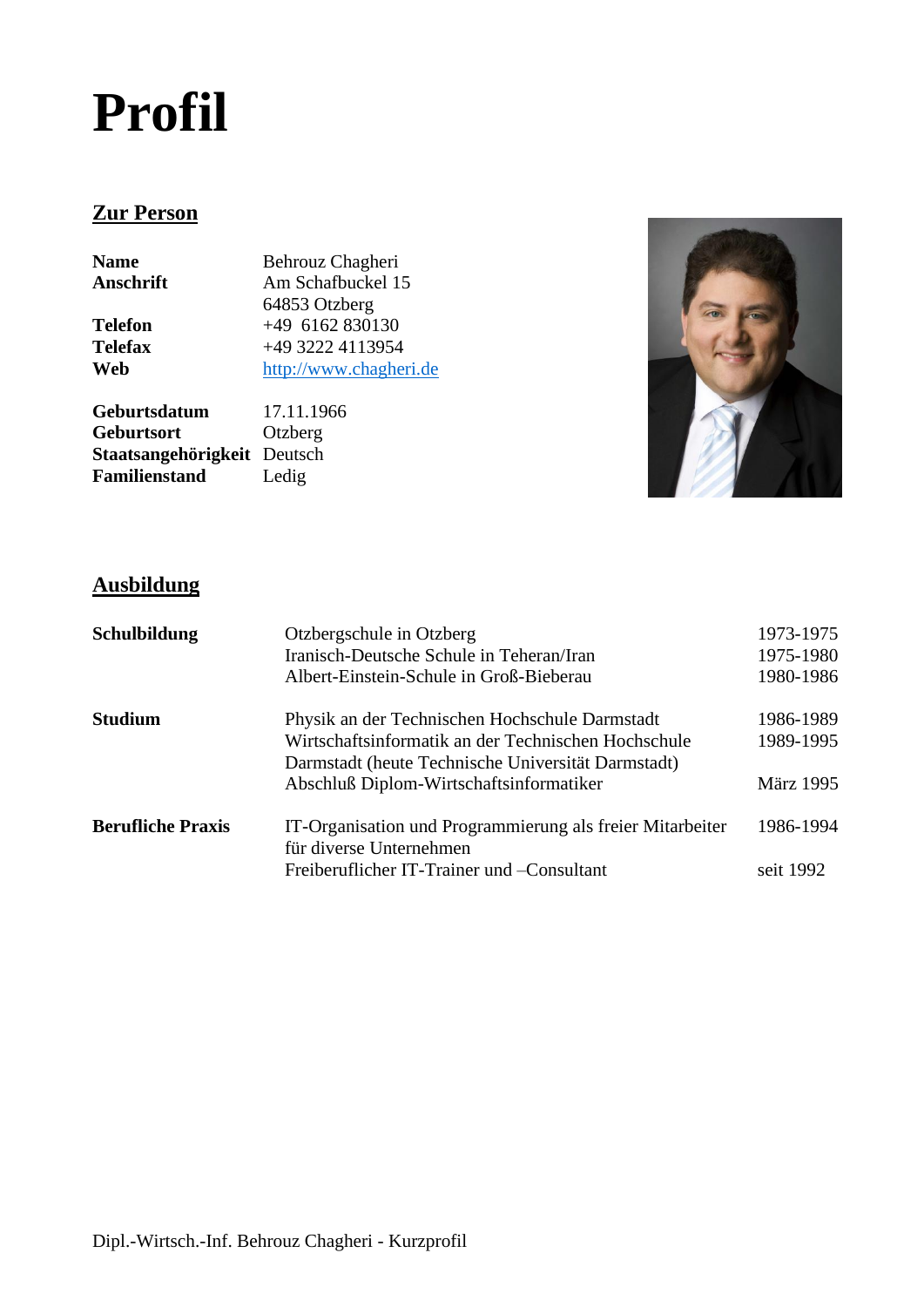# **Zertifizierungen**

- Microsoft Certified Professional (MCP)
- Microsoft Certified Professional + Internet  $(MCP + I)$
- Microsoft Certified Trainer (MCT)
- Microsoft Certified Systems Engineer (MCSE) Windows NT 4.0
- Microsoft Certified Systems Engineer (MCSE) Windows 2000
- Microsoft Certified Systems Engineer (MCSE) Windows 2003
- Microsoft Certified Systems Engineer + Internet (MCSE+I)
- Microsoft Certified Systems Administrator (MCSA) Windows 2000
- Microsoft Certified Systems Administrator (MCSA) Windows 2003
- Microsoft Certified Systems Administrator: Security (MCSA+Security) 2000
- Microsoft Certified Systems Administrator: Security (MCSA+Security) 2003
- Microsoft Certified Systems Engineer: Security (MCSE+Security) 2000
- Microsoft Certified Systems Engineer: Security (MCSE+Security) 2003
- Microsoft Certified Systems Administrator: Messaging (MCSA+Messaging) 2000
- Microsoft Certified Systems Administrator: Messaging (MCSA+Messaging) 2003
- Microsoft Certified Systems Engineer: Messaging (MCSE+Messaging) 2000
- Microsoft Certified Systems Engineer: Messaging (MCSE+Messaging) 2003
- Microsoft Certified Desktop Support Technician (MCDST)
- Microsoft Certified IT Professional (MCITP): Enterprise Administrator
- Microsoft Certified IT Professional (MCITP): Server Administrator
- Microsoft Certified IT Professional (MCITP): Consumer Support Technician
- Microsoft Certified IT Professional (MCITP): Enterprise Support Technician
- Microsoft Certified IT Professional (MCITP): Enterprise Messaging Administrator
- Microsoft Certified IT Professional (MCITP): Enterprise Messaging Administrator 2010
- Microsoft Certified IT Professional (MCITP): Enterprise Desktop Administrator 7
- Microsoft Certified IT Professional (MCITP): Enterprise Desktop Support Technician 7
- Microsoft Certified Technology Specialist (MCTS): Microsoft Windows Vista: Configuration
- Microsoft Certified Technology Specialist (MCTS): Business Desktop Deployment with the BDD
- Microsoft Certified Technology Specialist (MCTS): Windows Server 2008 Active Directory: Configuration
- Microsoft Certified Technology Specialist (MCTS): Windows Server 2008 Applications Infrastructure: Configuration
- Microsoft Certified Technology Specialist (MCTS): Windows Server 2008 Network Infrastructure: Configuration
- Microsoft Certified Technology Specialist (MCTS): Microsoft Exchange Server 2007: Configuration
- Microsoft Certified Technology Specialist (MCTS): Windows Server 2003 Hosted Environments – Configuration and Management
- Microsoft Certified Technology Specialist (MCTS): Windows 7, Configuration

Dipl.-Wirtsch.-Inf. Behrouz Chagheri - Kurzprofil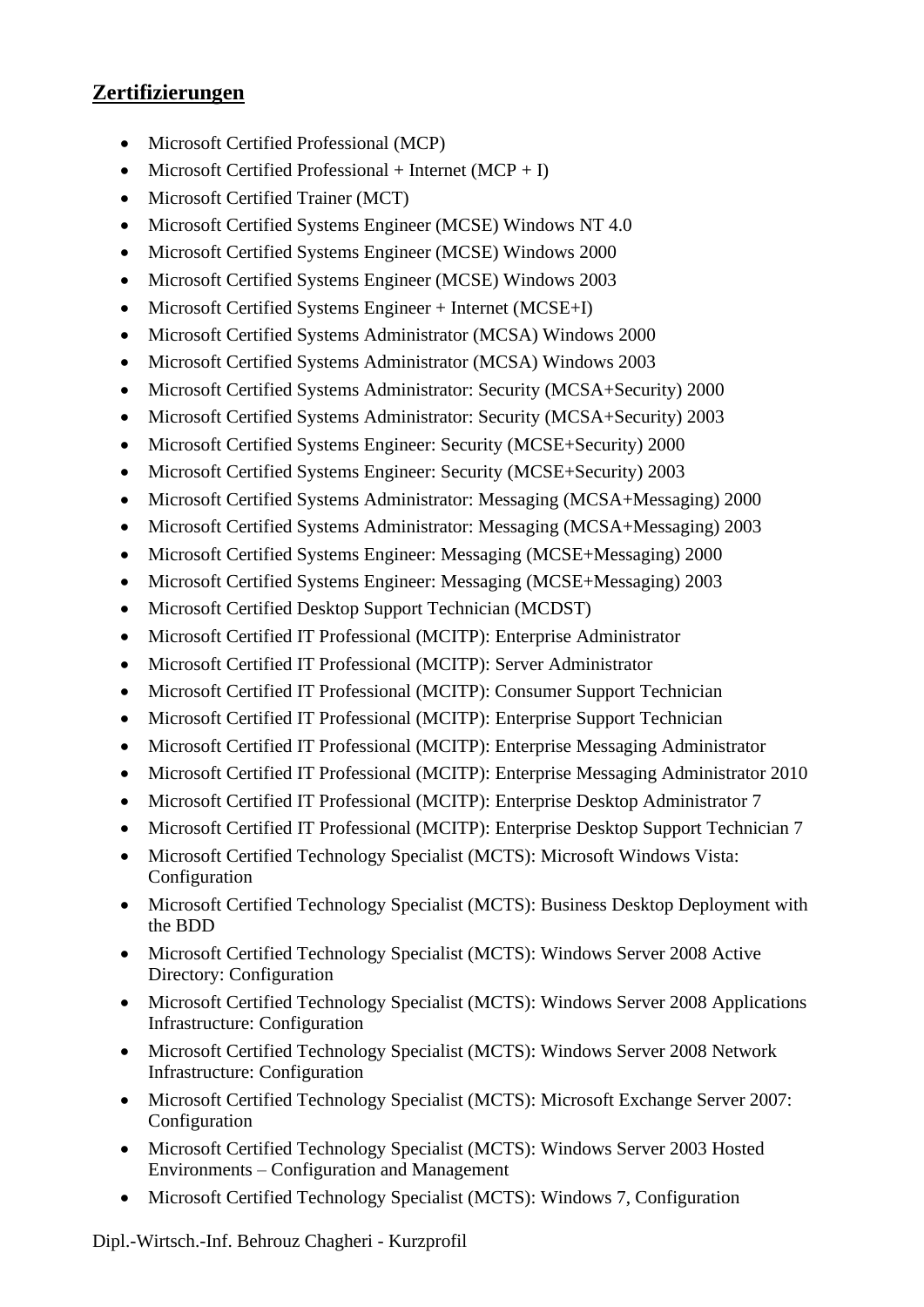- Microsoft Certified Technology Specialist (MCTS): Microsoft Exchange Server 2010, Configuration
- Microsoft Certified Application Specialist (MCAP): Windows Vista for the Business Worker
- Microsoft Technology Associate (MTA): Windows Operating System Fundamentals
- Microsoft Specialist (MS): Windows 7, Configuring
- Microsoft Specialist (MS): Windows 7, Enterprise Desktop Administrator
- Microsoft Specialist (MS): Windows 7, Enterprise Desktop Support Technician
- Microsoft Specialist (MS): Configuring Windows Devices
- Microsoft Specialist (MS): Designing and Deploying Microsoft Exchange Server 2016
- •
- Microsoft Certified Solutions Associate (MCSA): Windows 7
- Microsoft Certified Solutions Associate (MCSA): Windows 8
- Microsoft Certified Solutions Associate (MCSA): Windows 10
- Microsoft Certified Solutions Associate (MCSA): Windows Server 2008
- Microsoft Certified Solutions Associate (MCSA): Windows Server 2012
- Microsoft Certified Solutions Associate (MCSA): Windows Server 2016
- Microsoft Certified Solutions Associate (MCSA): Office 365
- Microsoft Certified Solutions Expert (MCSE): Server Infrastructure
- Microsoft Certified Solutions Expert (MCSE): Messaging
- Microsoft Certified Solutions Expert (MCSE): Cloud Platform and Infrastructure
- Microsoft Certified Solutions Expert (MCSE): Productivity
- Microsoft 365 Certified: Fundamentals
- Microsoft 365 Certified: Modern Desktop Administrator Associate
- Microsoft 365 Certified: Messaging Administrator Associate
- Microsoft 365 Certified: Security Administrator Associate
- Microsoft 365 Certified: Enterprise Administrator Expert
- CompTIA A+
- CompTIA Network+
- CompTIA Security+
- Ipswitch WhatsUp Gold Trainer Certification
- Ipswitch WhatsUp Professional Trainer Certification
- **ITIL Foundation Certification**
- NLP-Practitioner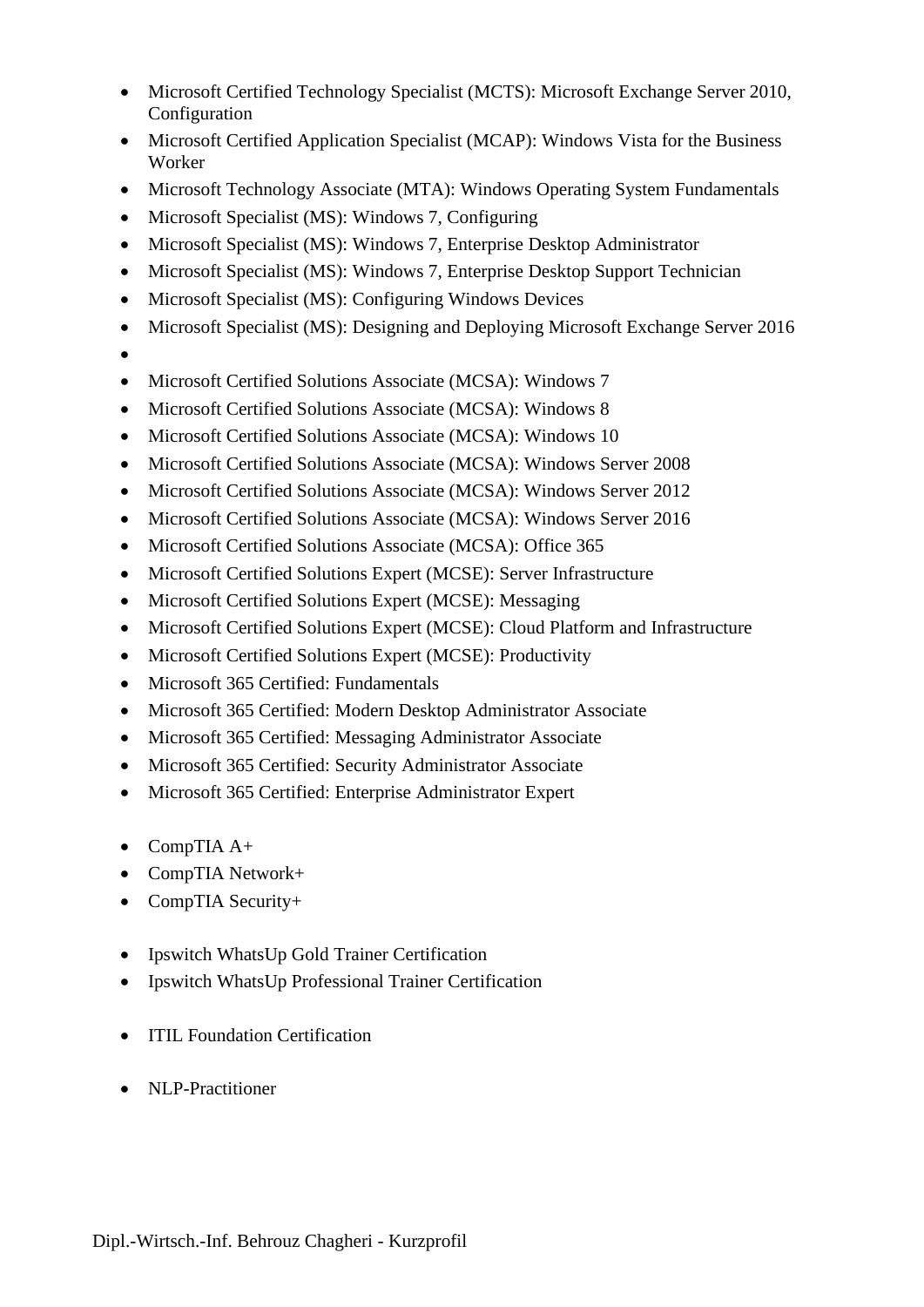# **Abgelegte MCP-Prüfungen**

| 70-058 | <b>Networking Essentials</b>                                                                                                     |
|--------|----------------------------------------------------------------------------------------------------------------------------------|
| 70-073 | Implementing and Supporting Windows NT 4.0 Workstation                                                                           |
| 70-067 | Implementing and Supporting Windows NT Server 4.0                                                                                |
| 70-068 | Implementing and Supporting Windows NT Server 4.0 in the Enterprise                                                              |
| 70-059 | Internetworking with Microsoft TCP/IP on Microsoft Windows NT 4.0                                                                |
| 70-026 | System Administration of Microsoft SQL Server 6.5                                                                                |
| 70-077 | Implementing and Supporting Microsoft Internet Information Server 3.0 and<br>Microsoft Index Server 1.1                          |
| 70-087 | Implementing and Supporting Microsoft Internet Information Server 4.0                                                            |
| 70-080 | Implementing and Supporting Microsoft Internet Explorer 5.0 by Using the Microsoft<br>Internet Explorer Administration Kit       |
| 70-088 | Implementing and Supporting Microsoft Proxy Server 2.0                                                                           |
| 70-081 | Implementing and Supporting Microsoft Exchange Server 5.5                                                                        |
| 70-210 | Installing, Configuring and Administering MS Windows 2000 Professional                                                           |
| 70-214 | Implementing and Managing Security in a Windows 2000 Network Infrastructure                                                      |
| 70-215 | Installing, Configuring and Administering MS Windows 2000 Server                                                                 |
| 70-216 | Implementing and Administering a MS Windows 2000 Network Infrastructure                                                          |
| 70-217 | Implementing and Administering a MS Windows 2000 Directory Services<br>Infrastructure                                            |
| 70-218 | Managing a Microsoft Windows 2000 Network Environment                                                                            |
| 70-219 | Designing a Microsoft Windows 2000 Directory Services Infrastructure                                                             |
| 70-220 | Designing Security for a Microsoft Windows 2000 Network                                                                          |
| 70-221 | Designing a Microsoft Windows 2000 Network Infrastructure                                                                        |
| 70-222 | Migrating from Microsoft Windows NT® 4.0 to Microsoft Windows 2000                                                               |
| 70-223 | Installing, Configuring, and Administering Microsoft Clustering Services by Using<br>Microsoft Windows 2000 Advanced Server      |
| 70-224 | Installing, Configuring, and Administering Microsoft Exchange Server 2000                                                        |
| 70-225 | Designing and Deploying a Messaging Infrastructure with Microsoft® Exchange 2000<br>Server                                       |
| 70-227 | Installing, Configuring, and Administering Microsoft Internet Security and<br>Acceleration (ISA) Server 2000, Enterprise Edition |
| 70-236 | TS: Configuring Exchange Server 2007                                                                                             |
| 70-237 | Pro: Designing Messaging Solutions with Microsoft Exchange Server 2007                                                           |
| 70-238 | Pro: Deploying Messaging Solutions with Microsoft Exchange Server 2007                                                           |
| 70-270 | Installing, Configuring, and Administering Microsoft Windows XP Professional                                                     |
| 70-271 | Supporting Users and Troubleshooting a Microsoft Windows XP Operating System                                                     |
| 70-272 | Supporting Users and Troubleshooting Desktop Applications on a Microsoft<br>Windows XP Operating System                          |
| 70-282 | Designing, Deploying and Managing a Network Solution for the Small and Medium-<br>sized Business                                 |
| 70-284 | Implementing and Managing Microsoft Exchange Server 2003                                                                         |
| 70-285 | Designing a Microsoft Exchange Server 2003 Organization                                                                          |
|        |                                                                                                                                  |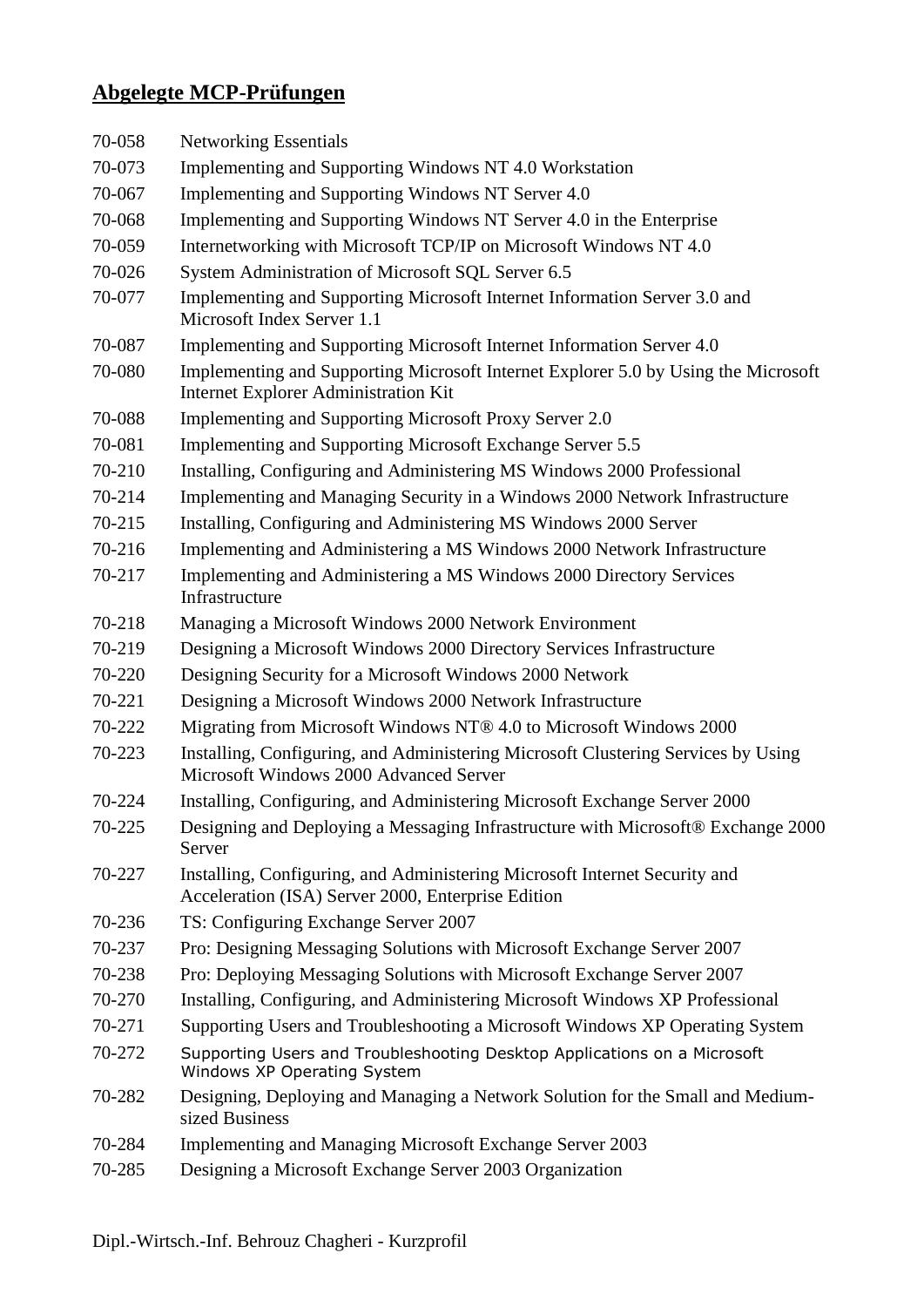| 70-292        | Managing and Maintaining a Microsoft Windows Server 2003 Environment for an<br>MCSA Certified on Windows 2000                |
|---------------|------------------------------------------------------------------------------------------------------------------------------|
| 79-296        | Planning, Implementing, and Maintaining a Microsoft Windows Server 2003<br>Environment for an MCSE Certified on Windows 2000 |
| 70-298        | Designing Security for a Microsoft Windows Server 2003 Network                                                               |
| 70-299        | Implementing and Administering Security in a Microsoft Windows Server 2003<br><b>Network</b>                                 |
| 70-350        | Implementing Microsoft Internet Security and Acceleration (ISA) Server 2004                                                  |
| 70-501        | TS: Windows Server 2003 Hosted Environments, Configuring, and Managing                                                       |
| 77-600        | Microsoft Windows Vista for the Business Worker                                                                              |
| 70-620        | Configuring Microsoft Windows Vista Client                                                                                   |
| 70-621        | Upgrading your MCDST Certification to MCITP Enterprise Support                                                               |
| 70-622        | Installing, Maintaining, Supporting, and Troubleshooting Applications on the<br><b>Windows Vista Client</b>                  |
| 70-623        | Installing, Maintaining, Supporting, and Troubleshooting Applications on the<br><b>Windows Vista Client - Consumer</b>       |
| 70-624        | Deploying and Maintaining Windows Vista Client and 2007 Microsoft Office System<br>Desktops                                  |
| 70-646        | Pro: Windows Server 2008, Server Administrator                                                                               |
| 70-647        | Pro: Windows Server 2008, Enterprise Administrator                                                                           |
| 70-649        | Upgrading Your MCSE on Windows Server 2003 to Windows Server 2008,<br><b>Technology Specialist</b>                           |
| 70-662        | TS: Microsoft Exchange Server 2010, Configuring                                                                              |
| 70-663        | Pro: Designing and Deploying Messaging Solutions with Microsoft Exchange Server<br>2010                                      |
| 70-680        | Windows 7, Configuring                                                                                                       |
| 70-685        | Pro: Windows 7, Enterprise Desktop Support Technician                                                                        |
| 70-686        | Pro: Windows 7, Enterprise Desktop Administrator                                                                             |
| 70-689        | <b>Upgrading Your Skills to MCSA Windows 8</b>                                                                               |
| 70-697        | <b>Configuring Windows Devices</b>                                                                                           |
| 98-349        | <b>Windows Operating System Fundamentals</b>                                                                                 |
| 70-417        | Upgrading your Skills to MCSA Windows Server 2012                                                                            |
| 70-413        | Designing and Implementing a Server Infrastructure                                                                           |
| 70-414        | Implementing an Advanced Server Infrastructure                                                                               |
| 70-341        | Core Solutions of Microsoft Exchange Server 2013                                                                             |
| 70-342        | Advanced Solutions of Microsoft Exchange Server 2013                                                                         |
| 70-345        | Designing and Deploying Microsoft Exchange Server 2016                                                                       |
| 70-346        | Managing Office 365 Identities and Requirements                                                                              |
| 70-347        | <b>Enabling Office 365 Services</b>                                                                                          |
| 70-980        | Recertification for MCSE: Server Infrastructure                                                                              |
| 70-743        | Upgrading Your Skills to MCSA: Windows Server 2016                                                                           |
| <b>MS-100</b> | Microsoft 365 Identity and Services                                                                                          |
| <b>MS-101</b> | Microsoft 365 Mobility and Security                                                                                          |
| MS-202        | Microsoft 365 Messaging Administrator Certification Transition                                                               |

Dipl.-Wirtsch.-Inf. Behrouz Chagheri - Kurzprofil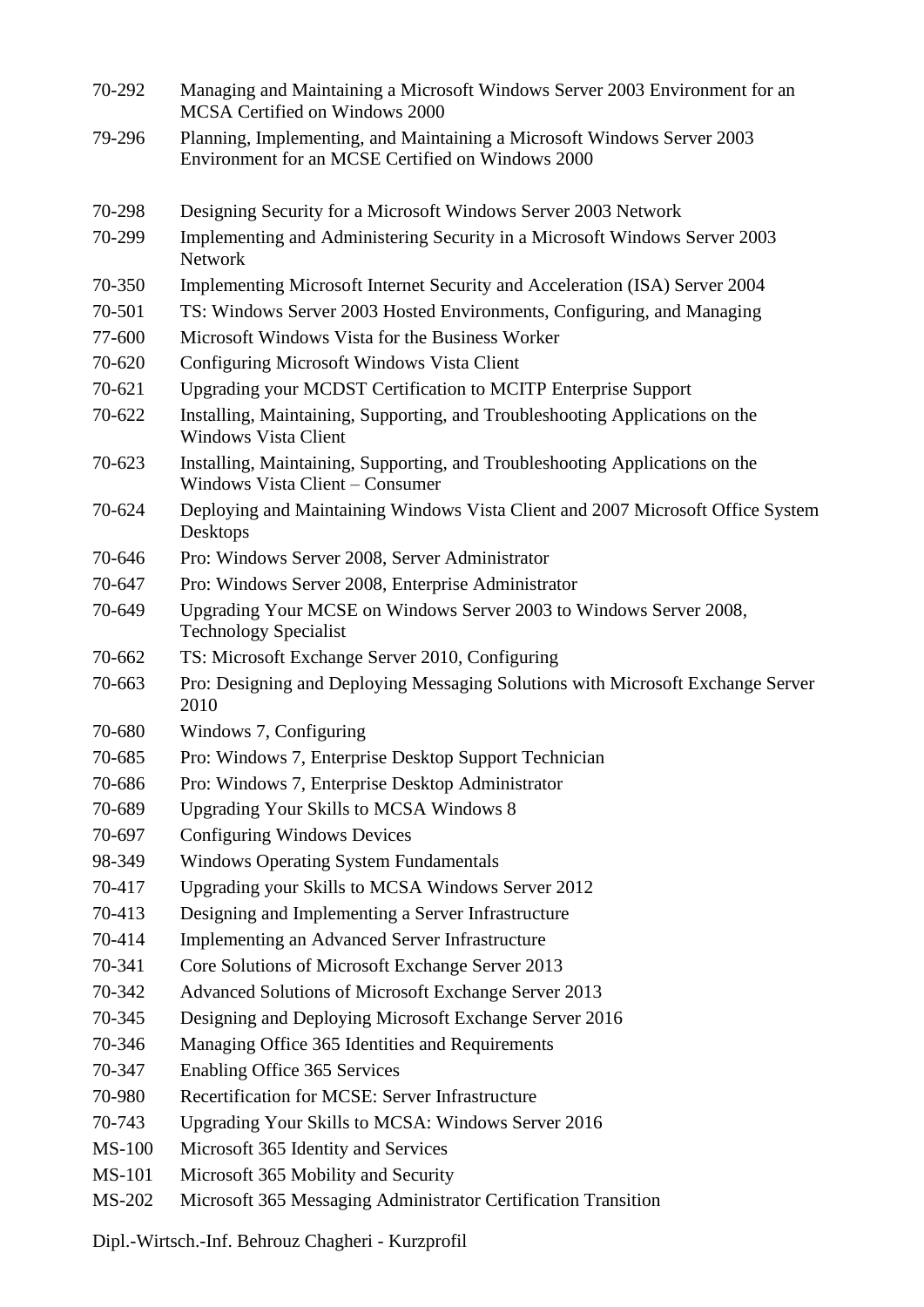- MS-500 Microsoft 365 Security Administration
- MS-900 Microsoft 365 Fundamentals
- MD-100 Windows 10
- MD-101 Managing Modern Desktops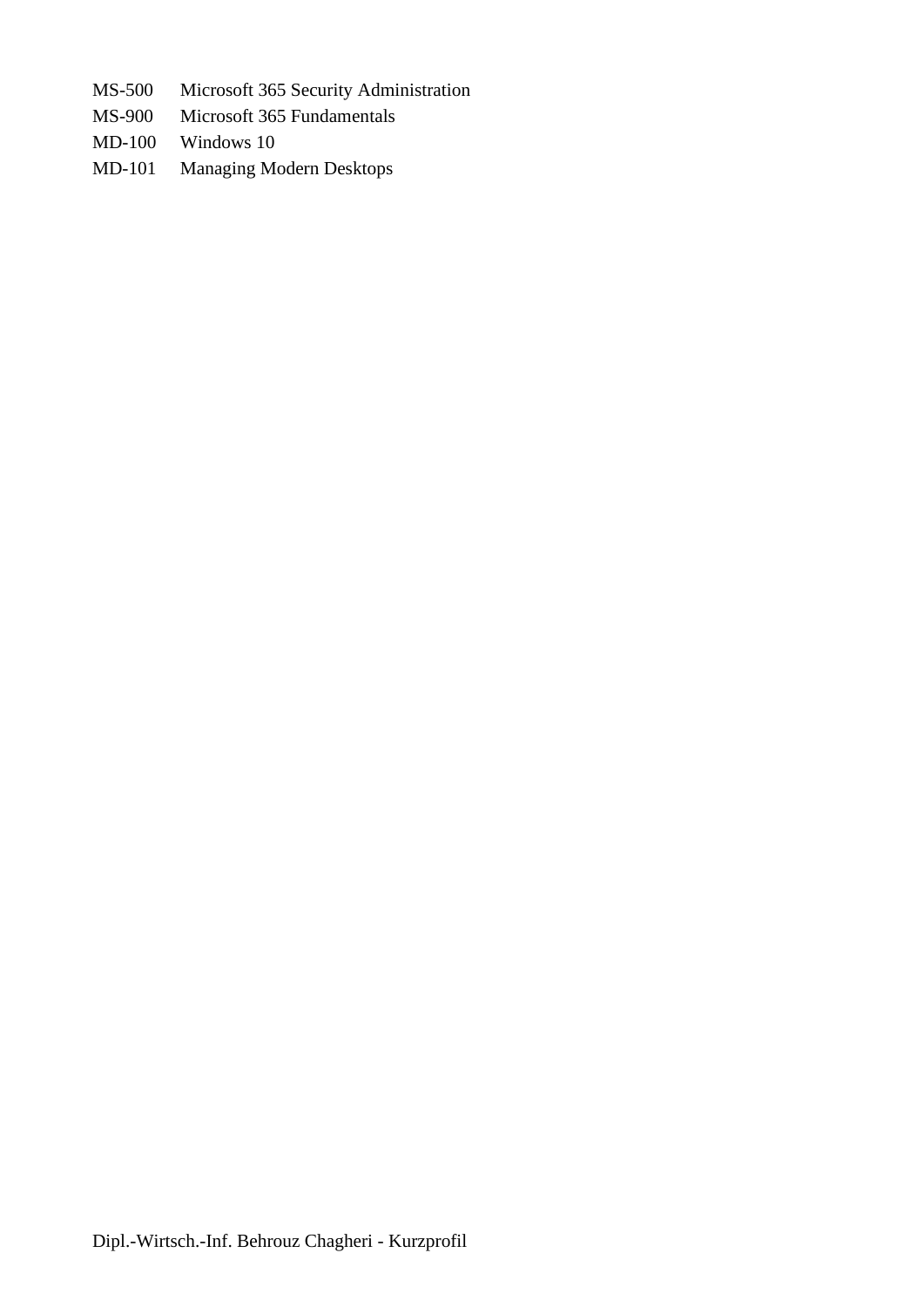# **Unterrichtete MOC-Kurse**

## **Windows NT 4.0**

| <b>MOC 803</b>  | Administering Microsoft Windows NT 4.0                               |
|-----------------|----------------------------------------------------------------------|
| <b>MOC 922</b>  | Supporting Microsoft Windows NT 4.0 Core Technologies                |
| <b>MOC 983</b>  | Accelerated Training for Microsoft Windows NT 4.0                    |
| <b>MOC 770</b>  | Installing and Configuring Microsoft NT Workstation 4.0              |
| <b>MOC 688</b>  | Internetworking Microsoft TCP/IP on Microsoft Windows NT             |
| <b>MOC 689</b>  | Supporting Microsoft Windows NT Server 4.0 - Enterprise Technologies |
| <b>MOC 1198</b> | Supporting MS Windows Terminal Server 4.0 (Hydra)                    |

#### **Windows 2000**

- MOC 2151 MS Windows 2000 Network & Operating Systems Essentials
- MOC 2152 Implementing Microsoft Windows 2000 Professional and Server
- MOC 2153 Implementing a Microsoft Windows 2000 Network Infrastructure
- MOC 2154 Implementing and Administering Microsoft Windows 2000 Directory Services
- MOC 1560 Updating Support Skills from Microsoft Windows NT 4.0 to MS Windows 2000
- MOC 1561 Designing a Microsoft Windows 2000 Directory Services Infrastructure
- MOC 1562 Designing a Microsoft Windows 2000 Networking Services Infrastructure
- MOC 2126 Managing a MS Windows 2000 Network Environment
- MOC 2150 Designing a Secure Microsoft Windows 2000 Network
- MOC 2010 Designing a Microsoft Windows 2000 Migration Strategy
- MOC 2028 Basic Administration of Microsoft Windows 2000
- MOC 2087 Implementing Microsoft Windows 2000 Clustering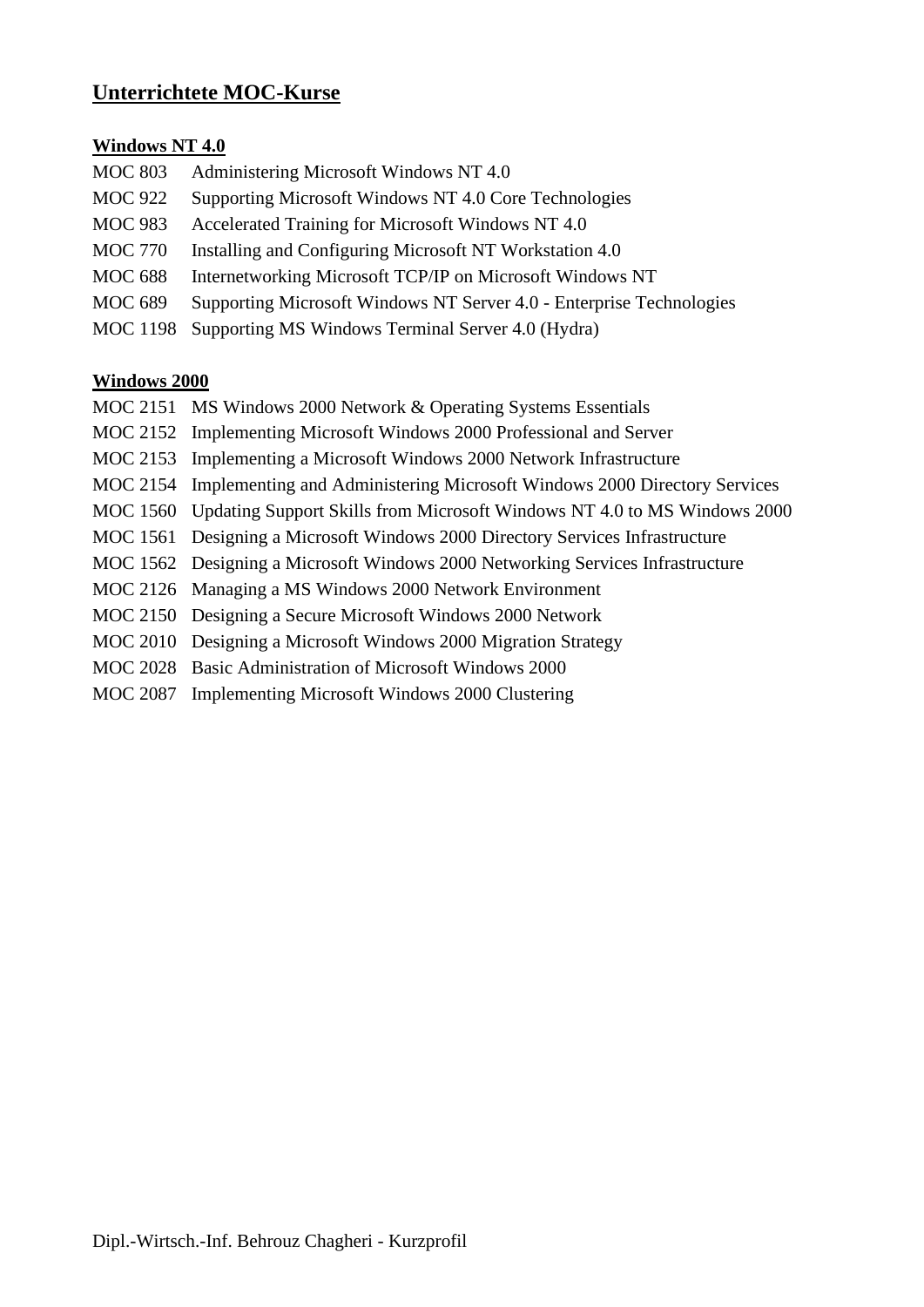# **Windows 2003 / XP**

| MOC 2261        | Supporting Users Running the Microsoft Windows XP Operating System                                                           |
|-----------------|------------------------------------------------------------------------------------------------------------------------------|
| <b>MOC 2262</b> | Supporting Users Running Applications on a Microsoft Windows XP Operating<br>System                                          |
| <b>MOC 2272</b> | Implementing and Supporting Microsoft Windows XP Professional                                                                |
| <b>MOC 2273</b> | Managing and Maintaining a Microsoft Windows Server 2003 Environment                                                         |
| <b>MOC 2274</b> | Managing a Microsoft Windows Server 2003 Environment                                                                         |
| <b>MOC 2275</b> | Maintaining a Microsoft Windows Server 2003 Environment                                                                      |
| <b>MOC 2276</b> | Implementing a Microsoft Windows Server 2003 Network Infrastructure: Network<br><b>Hosts</b>                                 |
| <b>MOC 2277</b> | Implementing, Managing and Maintaining a Microsoft Windows Server 2003<br><b>Network Infrastructure: Network Services</b>    |
| <b>MOC 2278</b> | Planning and Maintaining a Microsoft Windows Server 2003 Network Infrastructure                                              |
| <b>MOC 2279</b> | Planning, Implementing, and Maintaining a Microsoft Windows Server 2003 Active<br>Directory Infrastructure                   |
| <b>MOC 2207</b> | Updating Systems Administrator and Systems Engineer Skills from Microsoft<br>Windows 2000 to Windows Server 2003             |
| <b>MOC 2208</b> | Updating Support Skills from Microsoft Windows NT 4.0 to Windows Server 2003                                                 |
| <b>MOC 2209</b> | Updating Systems Administrator Skills from Microsoft Windows 2000 to Windows<br>Server 2003                                  |
| <b>MOC 2210</b> | Updating Systems Engineer Skills from Microsoft Windows 2000 to Windows<br>Server 2003                                       |
| MOC 2282        | Designing a Microsoft Windows Server 2003 Active Directory and Network<br>Infrastructure                                     |
| <b>MOC 2285</b> | Installing, Configuring, and Administering Microsoft Windows XP Professional                                                 |
| <b>MOC 2297</b> | Planning, Implementing, Managing, and Maintaining a Microsoft Windows Server<br>2003 Environment for an MCSE on Windows 2000 |
| <b>MOC 2299</b> | Managing and Maintaining a Microsoft Windows Server 2003 Environment<br>for an MCSA on Windows 2000                          |
|                 | MOC 2395 Designing, Deploying, and Managing a Network Solution for the Small and Medium-<br>sized Business                   |
|                 | MOC 4356 Managing Branch Office Resources Using Microsoft Windows Server 2003 R2                                             |
| <b>MOC 4357</b> | Managing Data Storage Using Microsoft Windows Server 2003 R2                                                                 |
|                 | MOC 4358 Deploying and Managing Active Directory Federation Services in Microsoft<br>Windows Server 2003 R2                  |
| <b>MOC 4360</b> | Getting Started with Microsoft Windows Server 2003 R2                                                                        |
|                 |                                                                                                                              |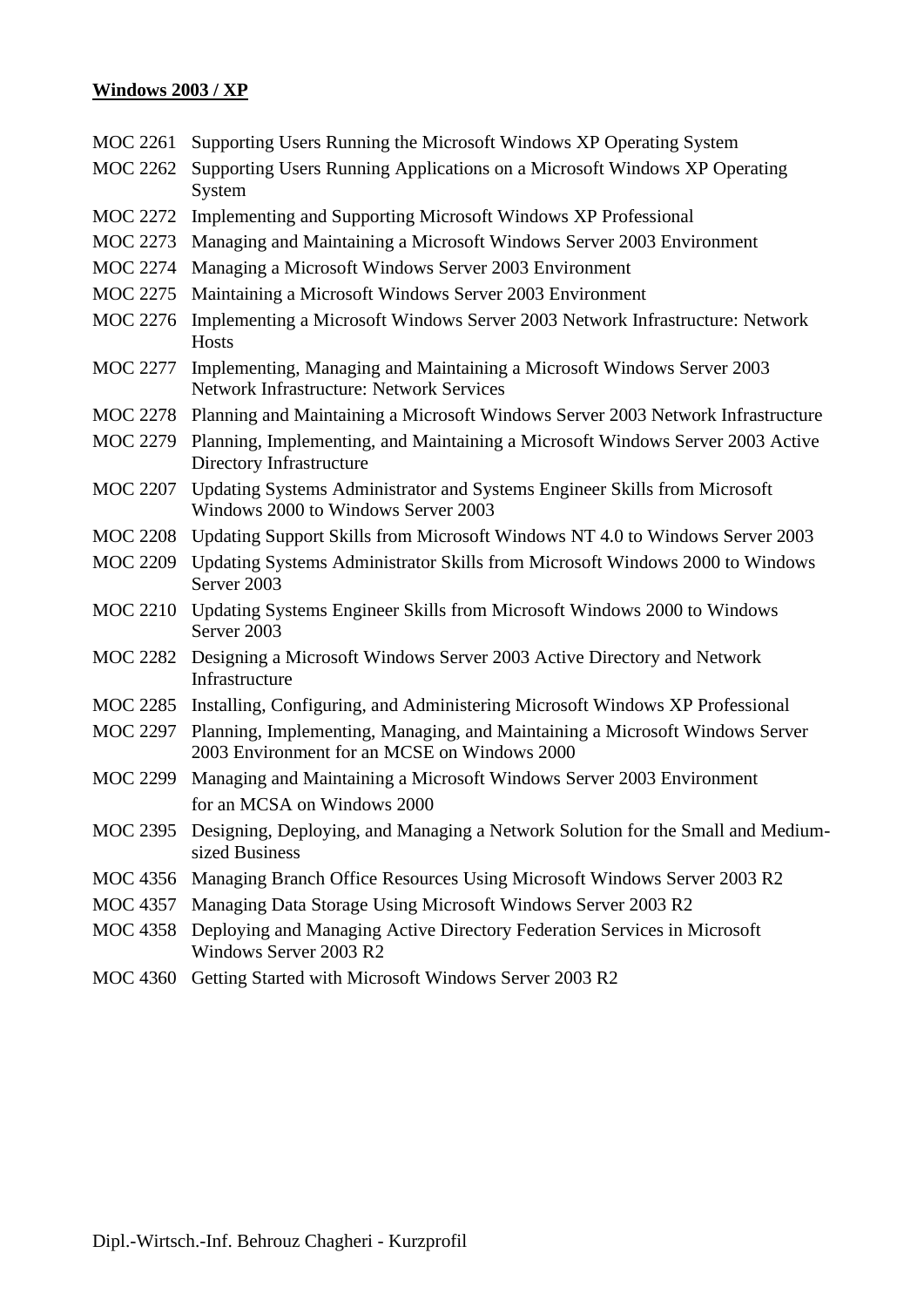#### **Windows Vista/ Server 2008**

- MOC 5056 First Look: Getting Started with Windows Vista for IT Professionals
- MOC 5057 First Look: Getting Started with Windows Vista for IT Professionals Hands-on-Lab
- MOC 5062 First Look: Using Windows Vista
- MOC 5105 Deploying Windows Vista Business Desktops
- MOC 5115 Installing and Configuring the Windows Vista Operating System
- MOC 5116 Configuring Windows Vista Application and Tools
- MOC 5117 Configuring Microsoft Windows Vista Mobile Computing
- MOC 5118 Maintaining and Troubleshooting Windows Vista Computers
- MOC 5119 Supporting Windows Vista Computers with Desktop Images and Application Packages
- MOC 6415 Updating your Network Infrastructure Technology Skills to Windows Server 2008
- MOC 6416 Updating your Active Directory Technology Skills to Windows Server 2008
- MOC 6417 Updating your Application Platform Technology Skills to Windows Server 2008
- MOC 6418 Deploying Windows Server 2008
- MOC 6420 Fundamentals of Windows Server 2008 Network and Applications Infrastructure
- MOC 6421 Configuring and Troubleshooting a Windows Server 2008 Network Infrastructure
- MOC 6423 Implementing and Managing Windows Server 2008 Clustering
- MOC 6424 Fundamentals of Windows Server 2008 Active Directory
- MOC 6425 Configuring and Troubleshooting Windows Server 2008 Active Directory Domain Services
- MOC 6426 Configuring and Troubleshooting Identity and Access Solutions with Windows Server 2008 Active Directory
- MOC 6427 Configuring and Troubleshooting Internet Information Services in Windows Server 2008
- MOC 6428 Configuring and Troubleshooting Windows Server 2008 Terminal Services
- MOC 6429 Configuring and Managing Windows Media Services for Windows Server 2008
- MOC 6430 Planning and Administering Windows Server 2008 Servers
- MOC 6431 Managing and Maintaining Windows Server 2008 Network Infrastructure Servers
- MOC 6432 Managing and Maintaining Windows Server 2008 Active Directory Servers
- MOC 6433 Planning and Implementing Windows Server 2008 Servers
- MOC 6434 Automating Windows Server 2008 Administration with Windows PowerShell
- MOC 6435 Designing a Windows Server 2008 Network Infrastructure
- MOC 6436 Designing a Windows Server 2008 Active Directory Infrastructure and Services
- MOC 6437 Designing a Windows Server 2008 Applications Infrastructure
- MOC 10159 Updating Your Windows Server 2008 Technology Skills to Windows Server 2008 R2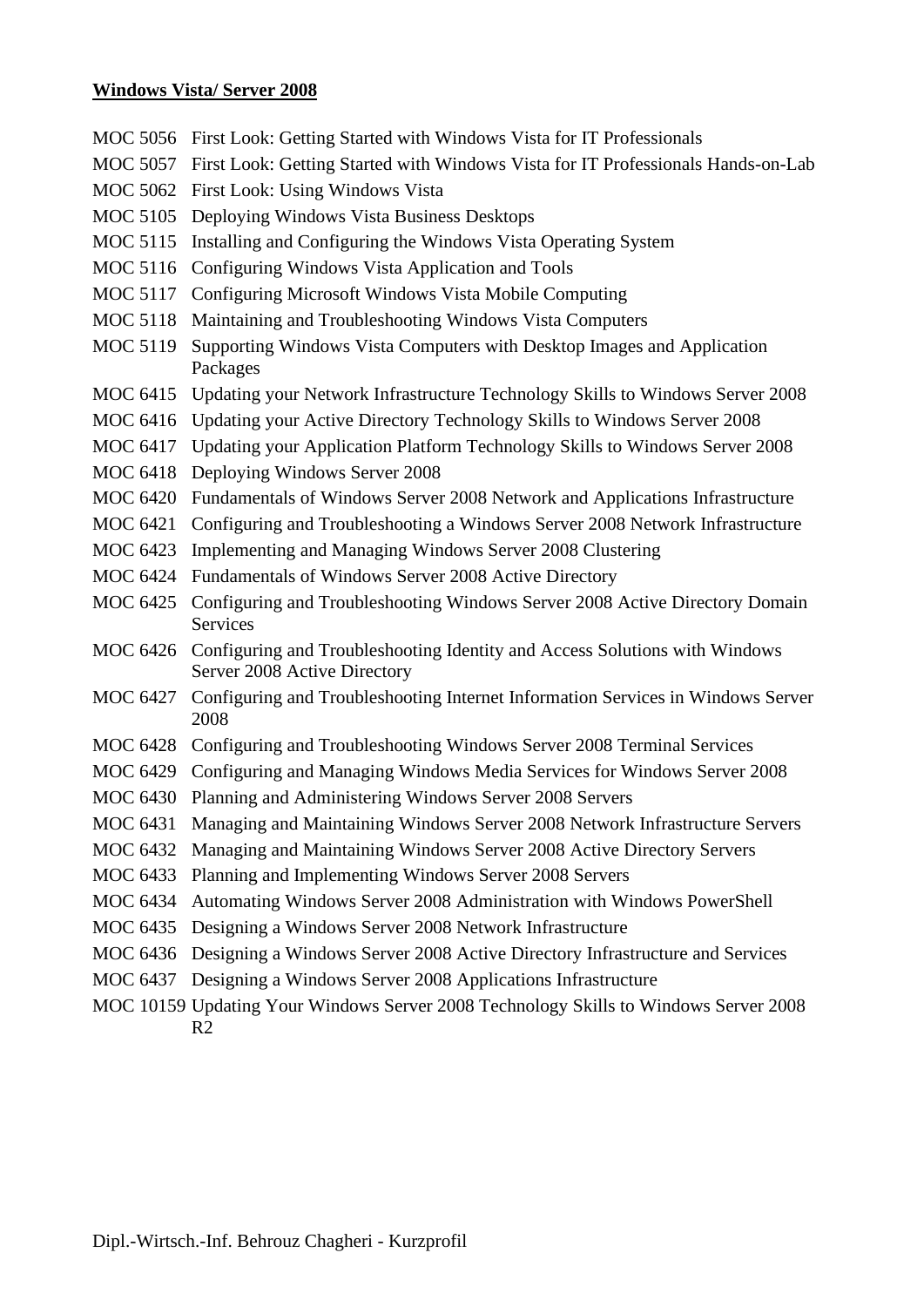## **Windows Server 2012**

MOC 20409 Server Virtualization with Windows Server Hyper-V and System Center MOC 20410 Installing and Configuring Windows Server MOC 20411 Administering Windows Server 2012 MOC 20412 Configuring Advanced Windows Server 2012 Services MOC 20413 Designing and Implementing a Server Infrastructure MOC 20414 Implementing an Advanced Server Infrastructure MOC 20415 Implementing a Desktop Infrastructure MOC 20416 Implementing Desktop Application Environments MOC 20417 Upgrading Your Skills to MCSA Windows Server 2012 MOC 10967 Fundamentals of a Windows Server Infrastructure MOC 10969 Active Directory Services with Windows Server MOC 10970 Networking with Windows Server MOC 10971 Storage and High Availability with Windows Server

## **Windows Server 2016**

MOC 40389 First Look Clinic: Windows Server 2016 MOC 10983 Upgrading Your Skills to Windows Server 2016 MOC 20740 Installation, Storage and Compute with Windows Server 2016 MOC 20741 Networking with Windows Server 2016 MOC 20742 Identity with Windows Server 2016 MOC 20743 Upgrading Your Skills to MCSA: Windows Server 2016 MOC 20744 Securing Windows Server 2016 MOC 50255 Managing Environments with Group Policy

# **Windows Server 2019**

WS-011T00 Windows Server 2019 Administration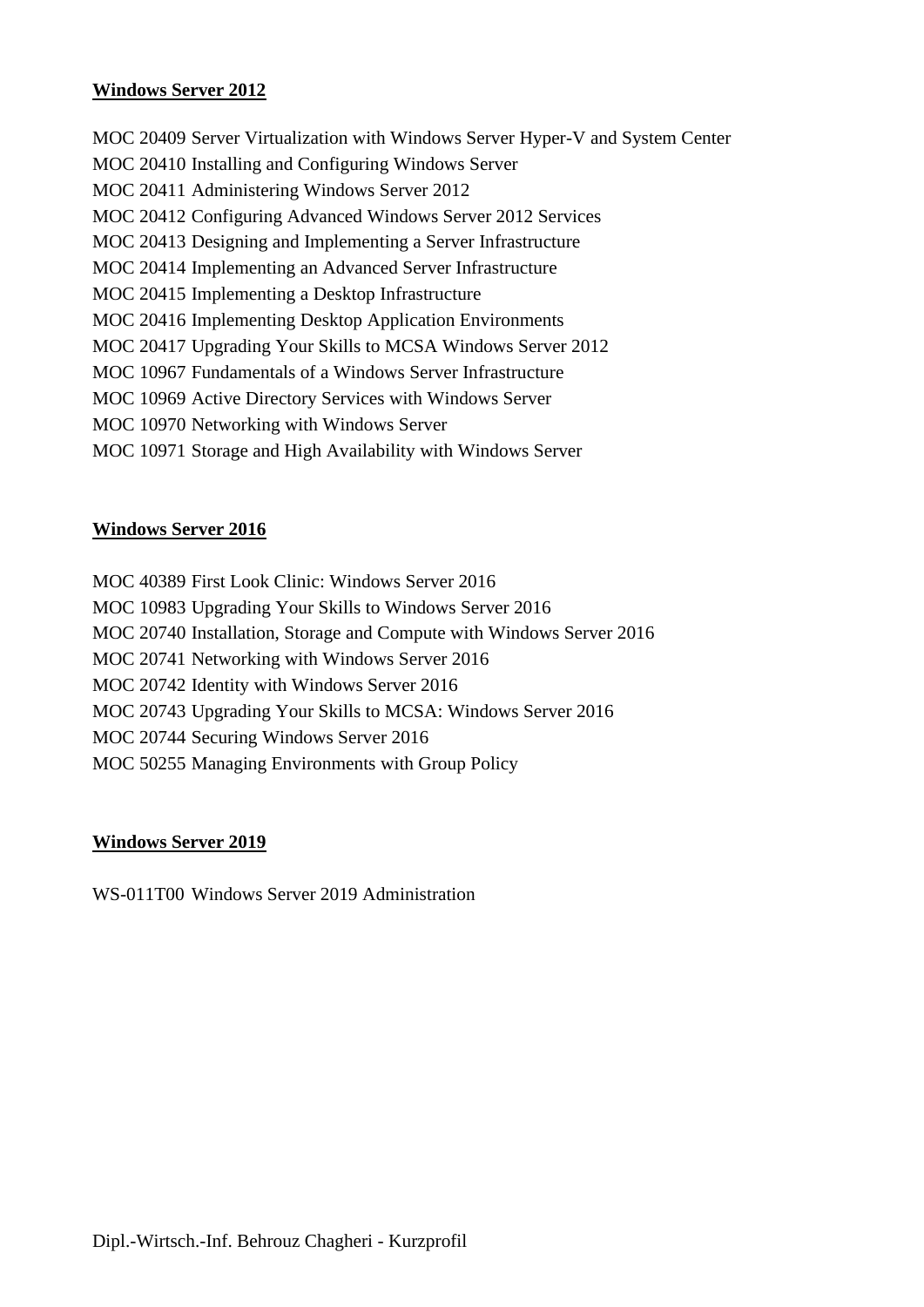# **Windows 7**

MOC 6289 First Look- Windows 7 Beta for IT Professionals MOC 6290 First Look- Windows 7 Beta for IT Professionals Hands on Labs MOC 6291 Updating Your Technology Knowledge of MS Windows XP to Windows 7 MOC 6292 Installing and Configuring Windows 7 Client MOC 6294 Planning and Managing Windows 7 Desktop Deployments and Environments MOC 50292 Implementing and Administering Windows 7 in the Enterprise MOC 50311 Updating Your Technology Skills from Windows XP to Windows 7 MOC 50321 Windows 7, Configuring Technology Specialist Course MOC 50322 Configuring and Administering Windows 7 MOC 50331 Windows 7, Enterprise Desktop Support Technician

# **Windows 8**

- MOC 20687 Configuring Windows 8
- MOC 20688 Managing and Maintaining Windows 8
- MOC 20689 Upgrading your Skills to MCSA Windows 8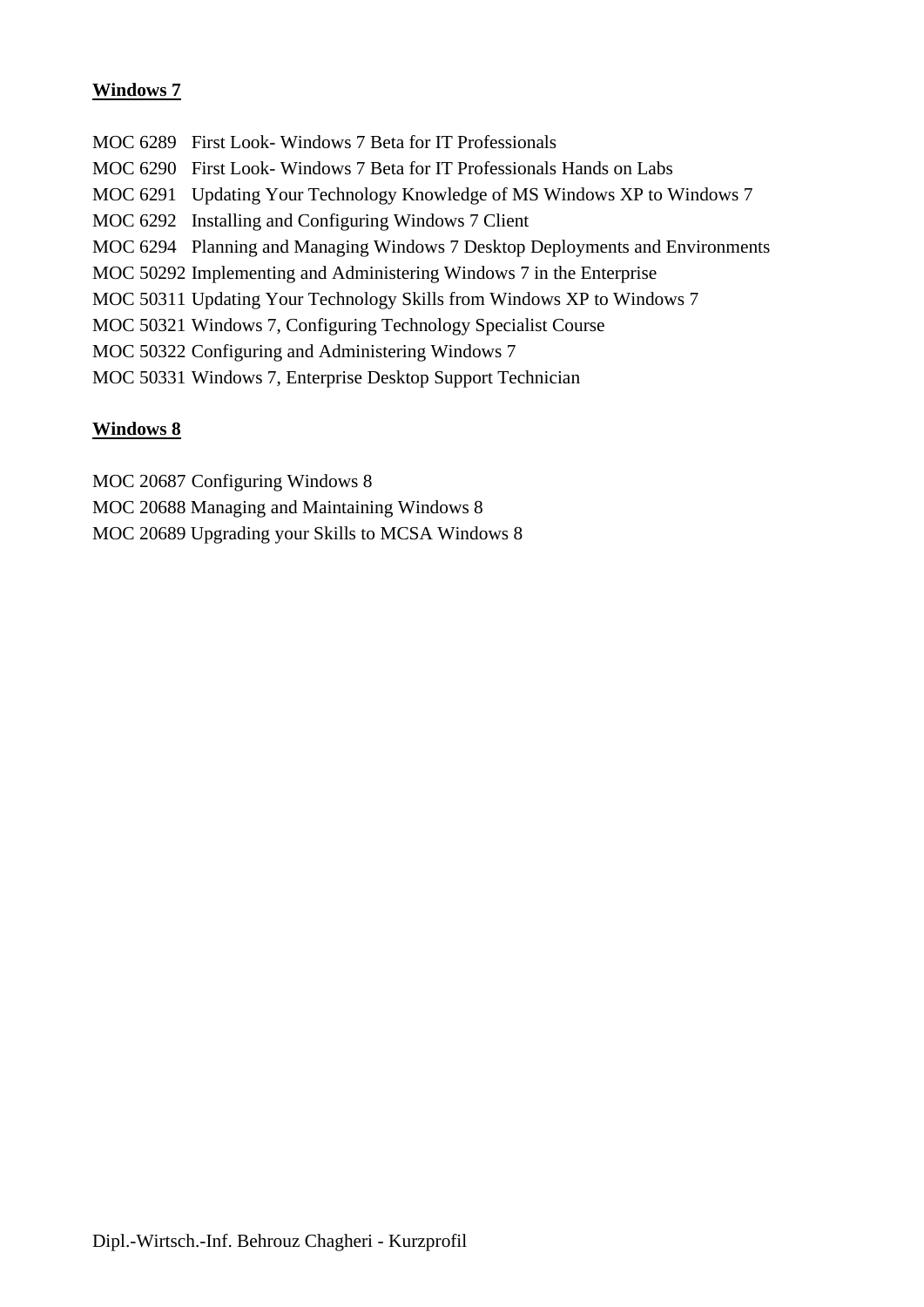# **Windows 10**

| MOC 40336        | First Look Clinic-Windows 10 for IT Professionals           |
|------------------|-------------------------------------------------------------|
| <b>MOC 40332</b> | Partner Applied Workshop: What's New in Windows 10          |
| MOC 20697-1      | Implementing and Managing Windows 10                        |
| MOC 20697-2      | Deploying and Managing Windows 10 Using Enterprise Services |
| <b>MOC 20698</b> | Installing and Configuring Windows 10                       |
| <b>MOC</b> 10982 | Supporting and Troubleshooting Windows 10                   |
| <b>MD-100T00</b> | Windows 10                                                  |
| <b>MD-100T01</b> | Installing Windows 10                                       |
| MD-100T02        | Configuring Windows 10                                      |
| MD-100T03        | Protecting Windows 10                                       |
| MD-100T04        | Maintaining Windows 10                                      |
| MD-101T00        | <b>Managing Modern Desktops</b>                             |
| MD-101T01        | Deploying the Modern Desktop                                |
| MD-101T02        | Managing Modern Desktops and Devices                        |
| MD-101T03        | Protecting Modern Desktops and Devices                      |

# **Security**

| MOC 2810 Fundamentals of Network Security                                                |
|------------------------------------------------------------------------------------------|
| MOC 2820 Implementing and Administering Security in a Microsoft Windows 2000 Network     |
| MOC 2821 Designing and Managing a Windows Public Key Infrastructure                      |
| MOC 2823 Implementing and Administering Security in a Microsoft Windows 2003 Network     |
| MOC 2824 Implementing Microsoft Internet Security and Acceleration Server 2004           |
| MOC 2830 Designing Security for Microsoft Networks                                       |
| MOC 2150 Designing a Secure Microsoft Windows 2000 Network                               |
| MOC 2159 Deploying and Managing Microsoft Internet Security and Acceleration Server 2000 |
| MS-500T00 Microsoft 365 Security Administration                                          |
| MS-500T01 Managing Microsoft 365 Identity and Access                                     |
| MS-500T02 Implementing Microsoft 365 Threat Protection                                   |
| MS-500T03 Implementing Microsoft 365 Information Protection                              |
| MS-500T04 Administering Microsoft 365 Built-in Compliance                                |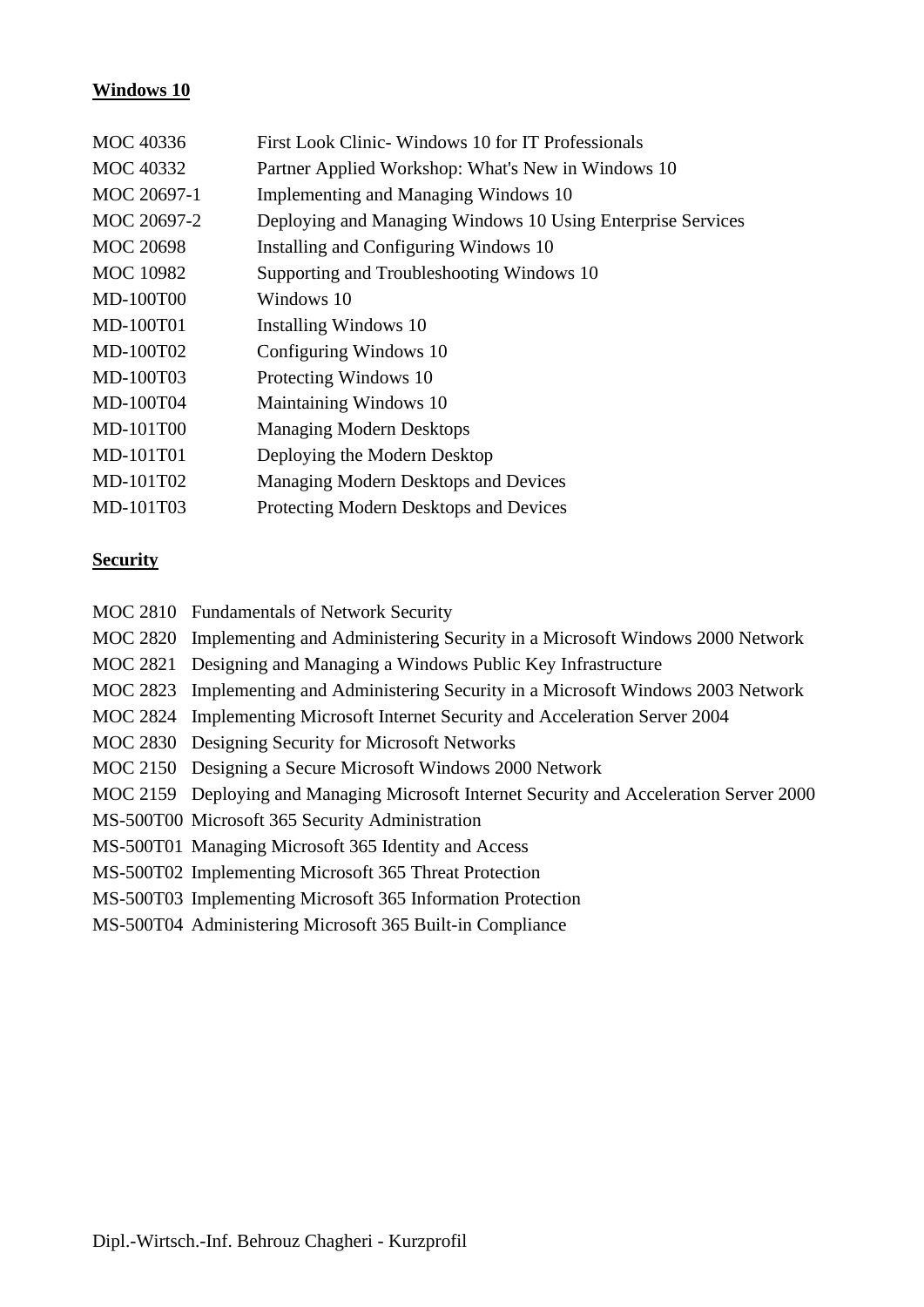## **MS Back Office**

#### **Exchange Server**

- MOC 1026 Microsoft Exchange Server 5.5 Series Concepts and Administration
- MOC 973 Microsoft Exchange Server 5.5 Series Design and Implementation
- MOC 1313 Microsoft Exchange Server 5.5 Series Accelerated Training for Admin and Implementation
- MOC 1572 Implementing and Administering Microsoft Exchange 2000
- MOC 1573 Designing Microsoft Exchange 2000 for the Enterprise
- MOC 2355 Upgrading from Microsoft Exchange Server 5.5 to Microsoft Exchange 2000
- MOC 2400 Implementing and Managing Microsoft Exchange Server 2003
- MOC 2008 Designing and Planning a Microsoft Exchange Server 2003
- MOC 2009 Upgrading Your Skills from Microsoft Exchange Server 5.5 to Microsoft Exchange Server 2003
- MOC 2011 Troubleshooting Microsoft Echange Server 2003
- MOC 3910 Getting Started with Microsoft Exchange Server 2007 (Beta 1)
- MOC 3911 Getting Started with Microsoft Exchange Server 2007 (Beta 1) Hand on Labs
- MOC 3938 Updating Your Skills from Microsoft Exchange Server 2000 or Microsoft Exchange Server 2003 to Microsoft Exchange Server 2007
- MOC 5047 Introduction to Installing and Managing Microsoft Exchange Server 2007
- MOC 5049 Managing Messaging Security using Microsoft Exchange Server 2007
- MOC 5050 Recovering Messaging Servers and Databases using Microsoft Exchange Server 2007
- MOC 5051 Monitoring and Troubleshooting Microsoft Exchange Server 2007
- MOC 5053 Designing a Messaging Infrastructure Using Microsoft Exchange Server 2007
- MOC 5054 Designing a High Availability Messaging Solution using Microsoft Exchange Server 2007
- MOC 10133 First Look- What's New in Exchange Server 2010
- MOC 10134 Hands on Lab- What's New in Exchange Server 2010
- MOC 10135 Configuring, Managing and Troubleshooting Exchange Server 2010
- MOC 10165 Updating Your Skills from Microsoft Exchange Server 2003 or Exchange Server 2007 to Exchange Server 2010
- MOC 10233 Designing and Deploying Messaging Solutions with Microsoft Exchange Server 2010
- MOC 20341 Core Solutions of Microsoft Exchange Server 2013
- MOC 20342 Advanced Solutions of Microsoft Exchange Server 2013
- MOC 20345-1 Administering Microsoft Exchange Server 2016/2019
- MOC 20345-2 Designing and Deploying Microsoft Exchange Server 2016/2019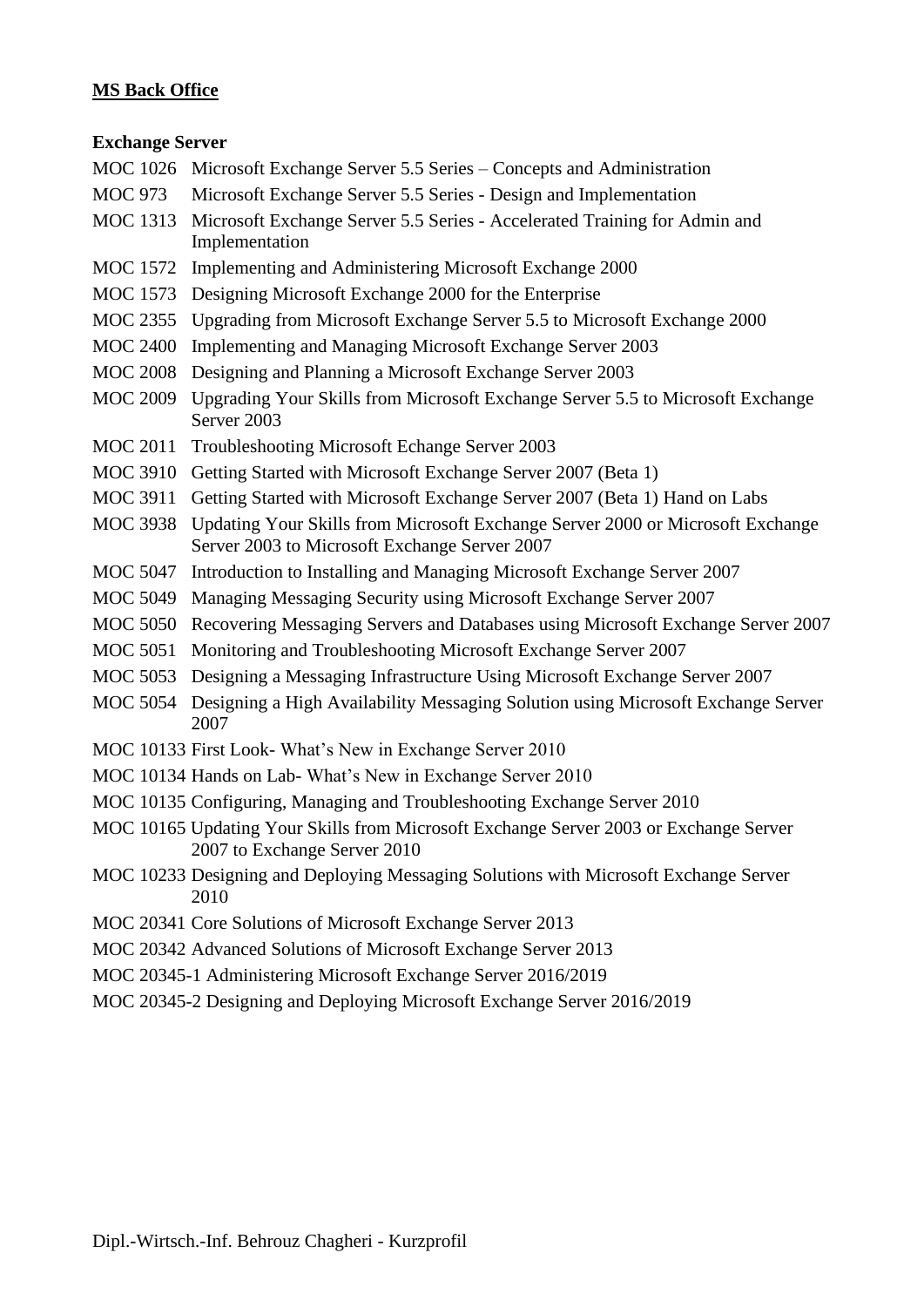# **Office 365**

- MOC 40041 Introduction to Office 365
- MOC 10968 Designing for Office 365 Infrastructure
- MOC 20346 Managing Office 365 Identities and Services
- MOC 20347 Enabling and Managing Office 365
- MOC 10984 Deploying and Managing Office 365 Hybrid Deployments
- MOC 10997 Office 365 Administration and Troubleshooting
- MS-030T00 Office 365 Administrator

# **Microsoft 365**

MS-900T01 Microsoft 365 Fundamentals

- MS-030T00 Office 365 Administrator
- MS-100T00 Microsoft 365 Identity and Services
- MS-100T01 Office 365 Management
- MS-100T02 Microsoft 365 Tenant & Service Management
- MS-100T03 Microsoft 365 Identity Management
- MS-101T00 Microsoft 365 Mobility and Security
- MS-101T01 Microsoft 365 Security Management
- MS-101T02 Microsoft 365 Compliance Management
- MS-101T03 Microsoft 365 Device Management
- MS-200T01 Understanding the Modern Messaging Infrastructure
- MS-200T02 Managing Client Access and Mail Flow
- MS-200T03 Managing Messaging High Availability and Disaster Recovery
- MS-201T01 Defining a Hybrid Messaging Strategy
- MS-201T02 Managing Messaging Security, Hygiene and Compliance
- MS-203T00 Microsoft 365 Messaging
- MS-500T00 Microsoft 365 Security Administration
- MS-500T01 Managing Microsoft 365 Identity and Access
- MS-500T02 Implementing Microsoft 365 Threat Protection
- MS-500T03 Implementing Microsoft 365 Information Protection
- MS-500T04 Administering Microsoft 365 Built-in Compliance

# **IIS-Server**

- MOC 956 Implementing Microsoft Internet Explorer 4.0
- MOC 826 Creating and Configuring a Web Server Using Microsoft Tools
- MOC 936 Creating and Managing a Web Server using MS Internet Information Server 4.0
- MOC 2295 Implementing and Supporting Microsoft Internet Information Services 5.0
- MOC 2694 Updating Web Server Skills to Internet Information Services 6.0
- MOC 2576 Implementing and Administering Microsoft Internet Information Services (IIS) 6.0
- MOC 6427 Configuring and Troubleshooting Internet Information Services in Windows Server 2008
- MOC 10972 Administering the Web Server (IIS) Role of Windows Server